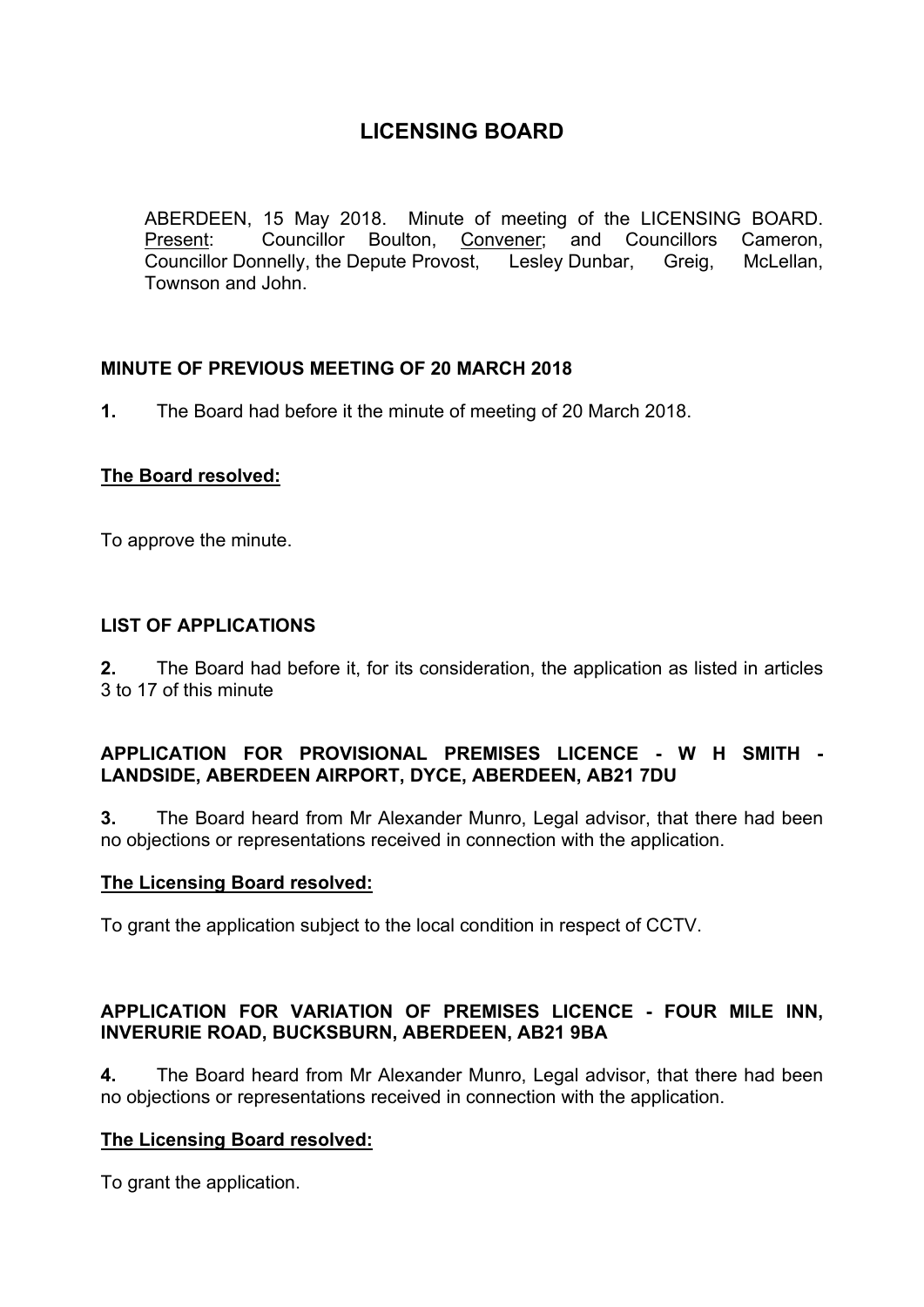## **APPLICATION FOR VARIATION OF A PREMISES LICENCE - LIDL, 739 KING STREET, ABERDEEN, AB24 1XZ**

**5.** The Board heard from Mr Alexander Munro, Legal advisor, that there had been no objections or representations received in connection with the application.

#### **The Licensing Board resolved:**

To grant the application.

#### **APPLICATION FOR VARIATION OF A PREMISES LICENCE - NORTHERN BAR, 325 GEORGE STREET, ABERDEEN, AB25 1EE**

**6.** The Board heard from Mr Alexander Munro, Legal advisor, that there had been a representation submitted by Police Scotland however we understood this was to be withdrawn if the applicant confirmed he accepted the recommended amendments.

Sergeant Gill Flett confirmed that the representation would be withdrawn if the amendments were agreed.

Thereafter the Board heard from Andrew Hunter, agent for applicant that the applicant was happy to agree the recommendations and an amended operating plan would be submitted to reflect this.

#### **The Licensing Board resolved:**

To grant the application as amended.

## **APPLICATION FOR VARIATION OF PREMISES LICENCE - OLD BLACKFRIARS, 52 CASTLEGATE, ABERDEEN, AB11 5BB**

**7.** The Board heard from Mr Alexander Munro, Legal advisor, that there had been a representation submitted by Police Scotland and Diane Sande, Licensing Standards Officer however we understood these were to be withdrawn if the applicant confirmed he accepted the recommended amendments.

Sergeant Gill Flett confirmed that the representation would be withdrawn if the amendments were agreed. Mrs Sande confirmed same.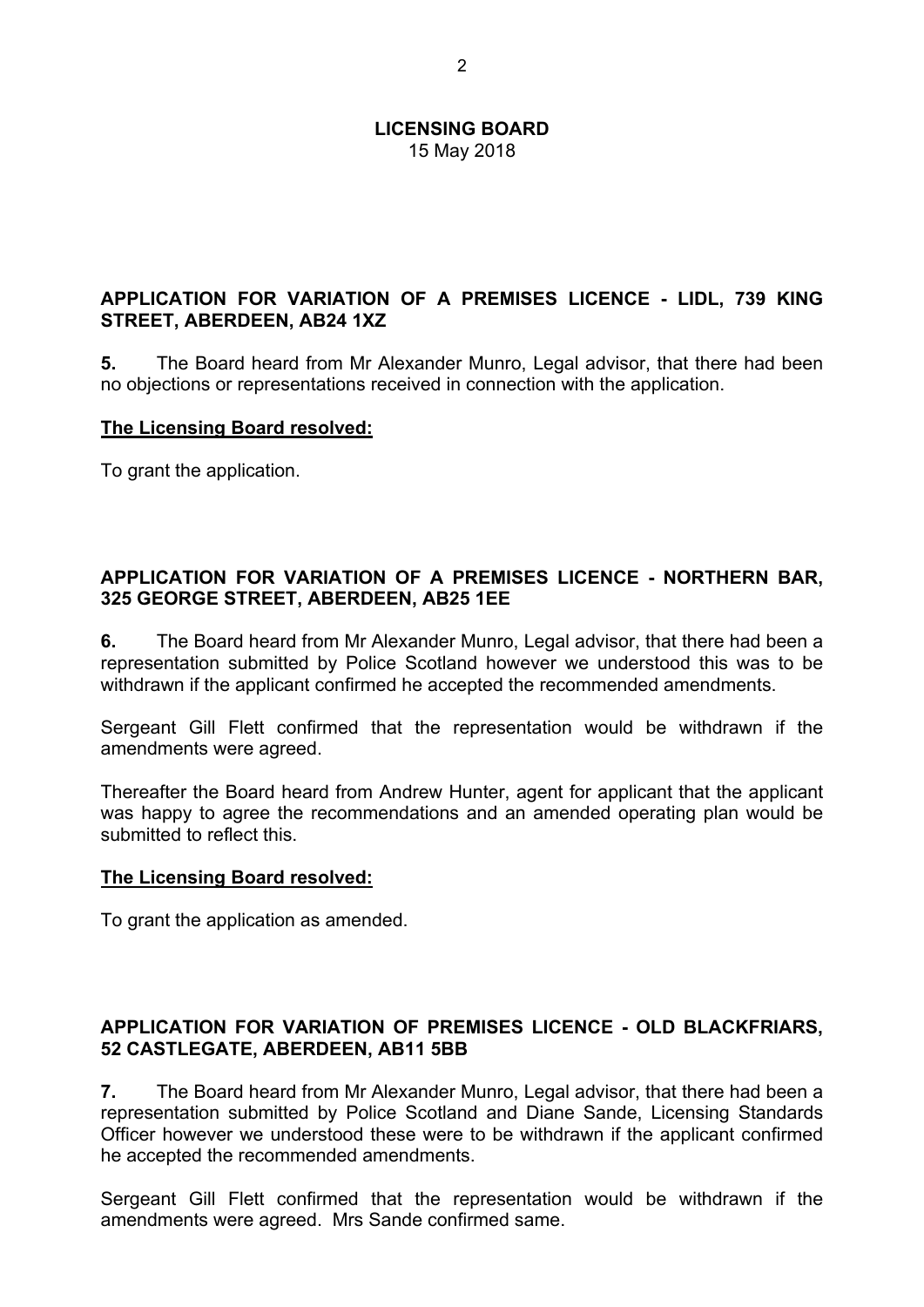Thereafter the Board heard from Andrew Hunter, agent for applicant that the applicant was happy to agree the recommendations and an amended operating plan would be submitted to reflect this.

#### **The Licensing Board resolved:**

To grant the variation as amended.

#### **APPLICATION FOR VARIATION OF PREMISES LICENCE - PRINCE OF WALES, 7 ST NICHOLAS LANE, ABERDEEN, AB10 1HF**

**8.** The Board heard from Mr Alexander Munro, Legal advisor, that there had been a representation submitted by Police Scotland however we understood this was to be withdrawn if the applicant confirmed he accepted the recommended amendments.

Sergeant Gill Flett confirmed that the representation would be withdrawn if the amendments were agreed.

Thereafter the Board heard from Andrew Hunter, agent for applicant that the applicant was happy to agree the recommendations and an amended operating plan would be submitted to reflect this.

#### **The Licensing Board resolved:**

To grant the variation as amended.

## **APPLICATION FOR VARIATION OF A PREMISES LICENCE - THE ARCHIBALD SIMPSON, 5 CASTLE STREET, ABERDEEN, AB11 5BQ**

**9.** The Board heard from Mr Alexander Munro, Legal advisor, that there had been no objections or representations received in connection with the application.

#### **The Licensing Board resolved:**

To grant the amended application

## **APPLICATION FOR VARIATION OF PREMISES LICENCE - THE INSTITUTE, 5 BRIDGE PLACE, ABERDEEN, AB11 6HZ**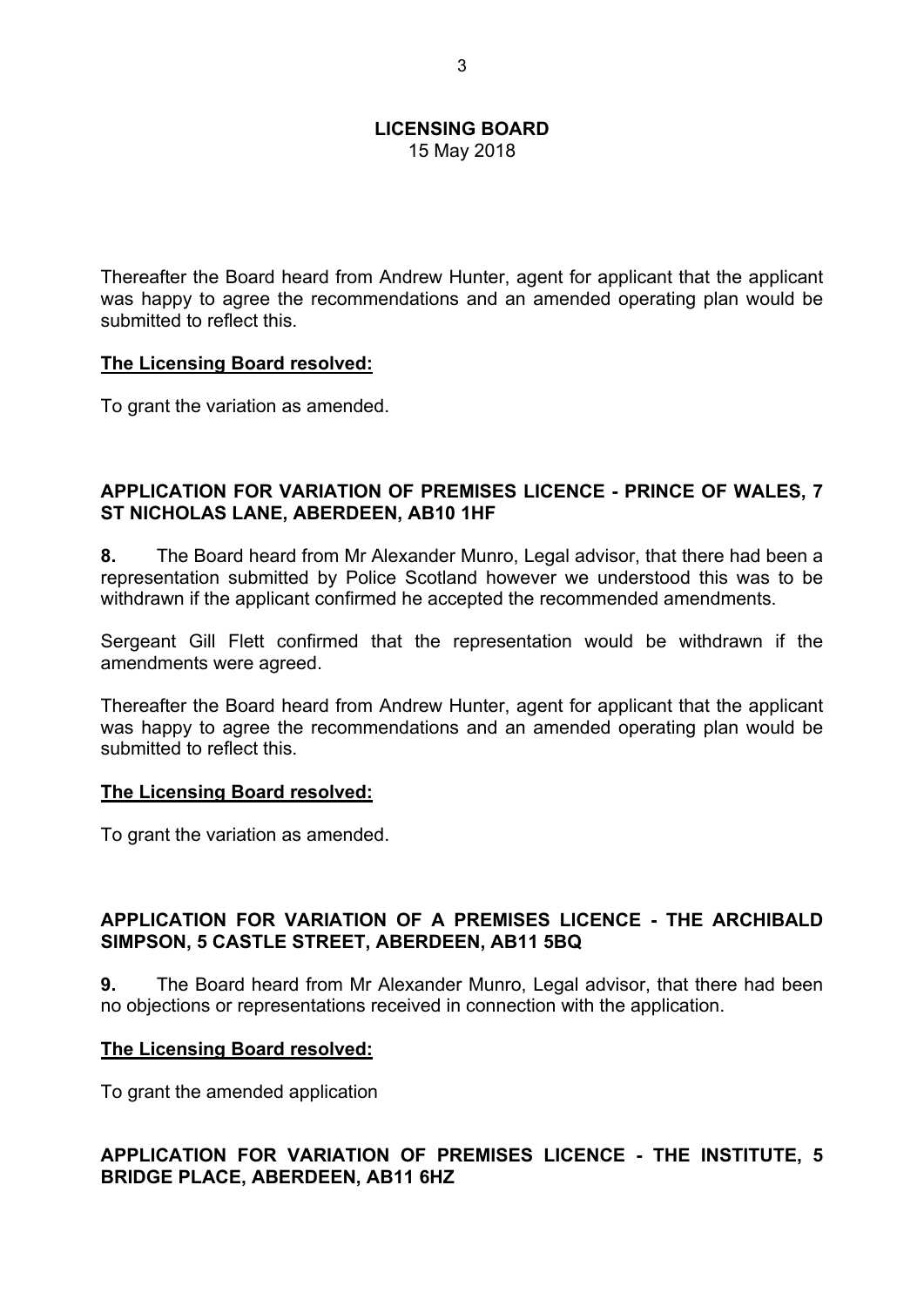15 May 2018

**10.** The Board heard from Mr Alexander Munro, Legal Advisor, that after consultation with building standards, the change of layout resulted in a reduction of capacity and therefore a minor variation. The application had therefore been granted under delegated powers.

## **APPLICATION FOR VARIATION OF A PREMISES LICENCE - THE LEMON TREE, 5 WEST NORTH STREET, ABERDEEN, AB24 5AT**

**11.** The Board heard from Mr Alexander Munro, Legal advisor, that there had been no objections or representations received in connection with the application.

#### **The Board resolved:**

To grant the application.

## **APPLICATION FOR VARIATION OF A PREMISES LICENCE - WILD BOAR, 19 BELMONT STREET, ABERDEEN, AB10 1JR**

**12.** The Board heard from Mr Alexander Munro, legal advisor, that there had been no objections or representations received in connection with the application

#### **The Board resolved:**

To grant the application.

#### **APPLICATION FOR VARIATION OF A PREMISES LICENCE - SLAINS CASTLE, 14 -18 BELMONT STREET, ABERDEEN, AB10 1JH**

**13.** The Board heard from Mr Alexander Munro, legal advisor, that objections to the application had been received by Police Scotland, NHS Grampian and the City Centre Community Council, Mr Munro advised the Licensing Standards Officer had withdrawn their representation.

Thereafter the Board heard from Jack Cummings, agent for the applicant who appeared alongside Lauren McCarroll, manager of the premises. Mr Cummings advised that the issue appeared to be that the variation would result in the premises operating for more than 14 hours. He accepted the views given by the objectors and advised that they would be happy to amend their application to the effect that the commencement hour Thursday to Sunday would be 12 noon (from the proposed 11am) which would then take them under 14 hours.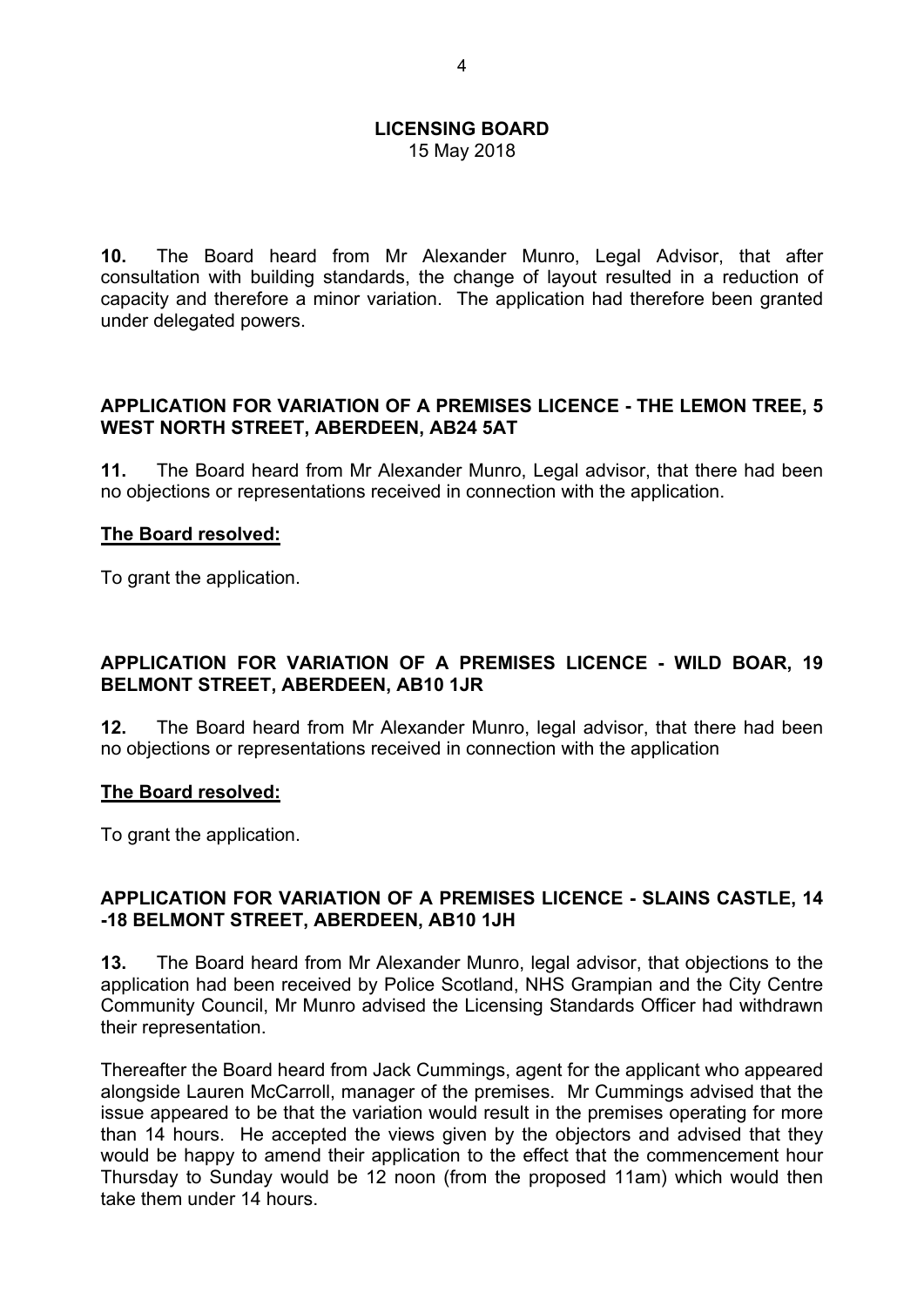The Board then heard from Sergeant Gill Flett who advised they would be happy to withdraw their letter on the basis of the amended commencement hour.

The Board then heard from Heather Wilson, NHS Grampian, who also advised they would withdraw their letter in light of the amendment.

The Community Council representative confirmed that the amendment suggested taking the premises under 14 hours would be enough and they would therefore withdraw their objection on that basis too.

#### **The Board resolved:**

To grant the amended application.

## **APPLICATION FOR A PERSONAL LICENCE - AC5206**

**14.** The Board heard from Mr Munro, legal advisor, that the application had been deferred from the Board meeting of 20 March 2018, however the applicant was seeking a further deferral as he was abroad at his sister's wedding.

#### **The Board resolved:**

To defer the application.

## **REVIEW OF A PERSONAL LICENCE - AC1686**

**15.** The Board had before it letter from Police Scotland dated 7 March 2018. The licence holder was not present. The Convenor moved that the review be deferred once more to allow appearance from the Licence holder.

## **The Board Resolved:-**

To defer the review.

## **SCOTTISH GOVERNMENT CONSULTATION ON LICENSING PROCEDURES - REPORT BY LICENSING SOLICITOR**

**16.** The Board had before it the Scottish Government Consultation on Update of The Licensing (Procedure) (Scotland) Regulations 2007.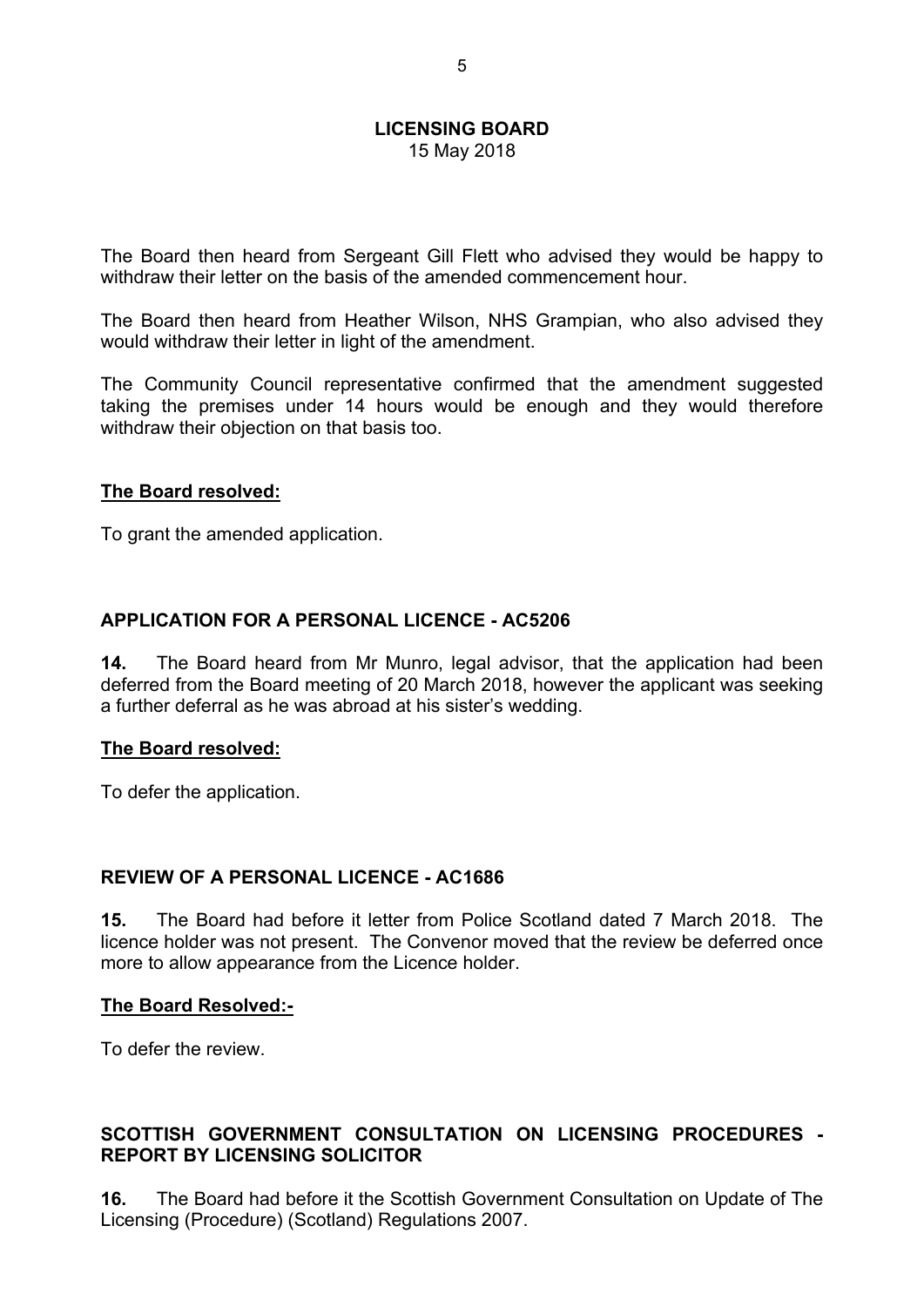15 May 2018

The purpose of the report was to note the contents of the consultation exercise and to determine whether or not to instruct officers to submit a response on behalf of the **Board** 

#### **The Board Resolved:-**

For officers to provide further information and circulate this to the members for comment.

## **INTERIM OVERPROVISON POLICY - REPORT BY LICENSING SOLICITOR**

**17.** The Board had before it a report on the off-sales Overprovision Policy.

The purpose of the report was to provide the Board with responses to the consultation exercise with regard to the Off-Sales Overprovision Policy.

## **The Board Resolved:-**

To defer the report to a further special meeting of the Licensing Board to allow time to fully go over and consider the report.

## **ESTABLISHMENT OF LICENSING BOARD SUB COMMITTEE - REPORT BY LICENSING SOLICITOR**

**18.** The Board had before it a report to request the Board to appoint a permanent Sub-Committee to deal with application for Extended Hours and Occasional Licences which have attracted representations or are contrary to policy.

The report recommends a permanent Sub Committee be created and the Board appoints a minimum of three members to the Sub-Committee.

## **The Board Resolved:-**

To defer for officers to prepare a report on the options including the implications of setting up a formal sub-committee, updating the current rota system or continuing with the current arrangements.